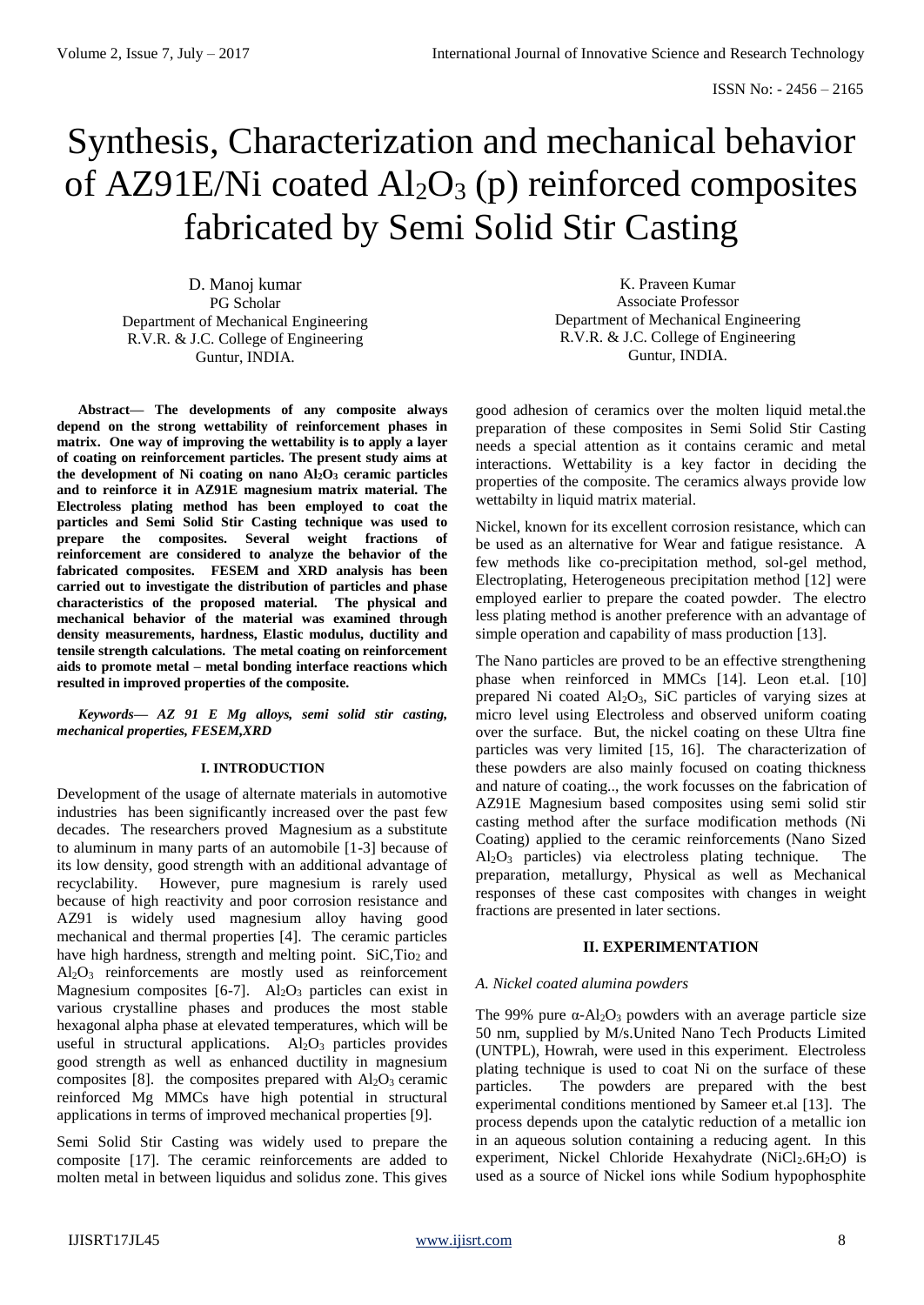$(NaH<sub>2</sub>PO<sub>2</sub>,H<sub>2</sub>O)$  is used as the reducing agent. At first, the powders are pre-treated with various chemicals like acetone,  $Sncl<sub>2</sub>$  and  $Pdcl<sub>2</sub>$  to clean the surface and to make the powder ready for attracting the nickel. Then these powders are immersed in an electrolytic bath to attract the nickel. The temperature, pH are maintained constant throughout the operation.

# *B. Specimen preparation*

AZ91E alloy was purchased from M/s.Exclusive Magnesium Pvt. Ltd., Hyderabad with the following chemical composition given in Table I.

**Table I: Chemical Composition of AZ91E alloy**

| <b>Alloy</b> | $%$ wt    |
|--------------|-----------|
| Al           | 8.93      |
| Zn           | 0.86      |
| Mn           | 0.28      |
| Cu           | < 0.001   |
| Si           | 0.13      |
| Fe           | < 0.001   |
| Mg           | Remaining |

The casting process was similar to the procedures earlier reported [ 17]. Mild steel crucible, flux (20% KCl, 50%  $MgCl<sub>2</sub>$ , 15%  $MgO$ , 15%  $CaF<sub>2</sub>$ , wt%) and a high purity (99.98%) argon gas (IOLAR-1) supplied by Linde India Limited, Jamshedpur was used in the preparation of the composite. The raw materials, moulds, flux are pre-heated to avoid the casting defects. AZ91E was introduced into mild steel crucible when the furnace temperature reaches  $250^{\circ}$ C. Then temperature was raised to  $700^{\circ}$ C and kept for 15 minutes to make the melt homogenous. The melt was slowly cooled down to  $590^{\circ}$ C to introduce the reinforcement particles as the liquidus and the solidus temperature of the AZ91 alloy are found to be  $596^{\circ}$ C and  $468^{\circ}$ C [17]. After cleaning the surface of the melt, the preheated Nickel coated nano  $Al_2O_3$ particulates were wrapped in an aluminum foil and added the melt. The mixture was stirred using a four blade mechanical stirrer with a rotation speed of 450 rpm for 3 minutes. The ingots of 15mm diameter with 150 mm length are obtained from casting. The procedure was repeated for all corresponding weight fractions of reinforcements to get the samples.

## *C. Density Measurement*

The density of Ni coated  $Al_2O_3$  particles reinforced with  $AZ$ 91E and pure AZ 91 E specimens are calculated experimentally using Archimedes principle with distilled water as immersion fluid. The weights are measured by using an electronic balance. The average value of 5 density readings was noted for each sample.

#### *D. Microstructural examination*

For Metallographic studies, the sample was taken from the middle of ingot and Microstructural characterization was carried out for AZ 91 E alloy as well as for reinforced composites. The samples were polished using an automatic polisher to produce mirror like surface on the samples. Particle distribution and presence of elements were examined using Field Emission Scanning Electron Microscope (FESEM) attached with EDS (TESCAN-MIRA coupled with QUANTAX 200). The phase analysis also carried out using X-Ray diffractometer (SMART Lab, Rigaku, Japan) with a scan speed of 3 deg/min between a scanning range of 20-90 degrees.

### *E. Mechanical properties evaluation*

Mechanical Properties of the composite with different weight fractions of reinforcements were evaluated in terms of Micro hardness, Macro Hardness and Tensile properties. Hardness studies were carried out to study the effect of reinforcement and its quantity on hardness. The Micro hardness was measured with 100gf load on the samples using Digital Vickers hardness tester supplied by M/s.Daksh Quality Systems (bearing the Model No: HVD 200 MP). Macro hardness was evaluated for a load of 10kg with a loading period of 15 sec using FIE M-50 Machine. The hardness values were measured by taking an average of 8 readings. Tensile testing was done as per ASTM B 557 Standard on UTN 40, FIE machine. Three readings for each composition were noted for tensile testing.

#### **III. RESULTS AND DISCUSSIONS**

#### *A. Density of cast composites*

The experimental densities values of different weight fractions are shown in Table 2. It is observed that the density values increased with increased in the wt% of reinforcements. Pure az 91 E mg alloys has low density compare to other composites .The increased density may be due to the presence agglomeration of reinforcements because of higher percentage of reinforcements and may be due to gas molecules entrapment. The similar trend was reported in case of  $AZ91E/Al<sub>2</sub>O<sub>3</sub>$  as well as in AZ91D/SiC Composites [18].

| Material                              | Designation | Experimental<br>density( $g \text{ cm}^{-3}$ ) |
|---------------------------------------|-------------|------------------------------------------------|
| AZ91E                                 | Sample P    | 1.806                                          |
| AZ91E+1wt% Nickel<br>Coated $Al_2O_3$ | Sample Q    | 1.825                                          |
| AZ91E+2wt% Nickel<br>Coated $Al_2O_3$ | Sample S    | 1.842                                          |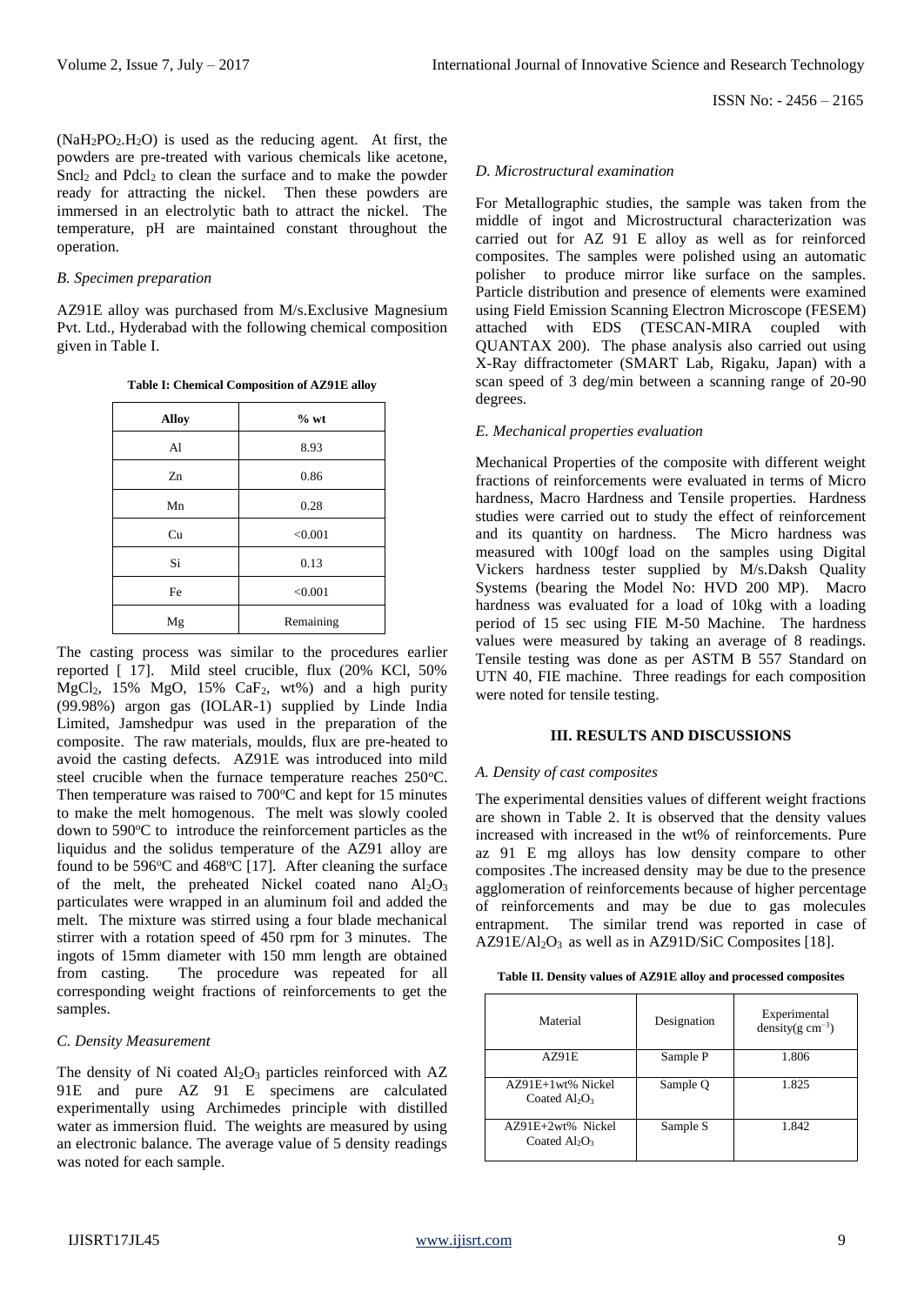| AZ91E+3wt% Nickel<br>Coated $Al_2O_3$ | Sample U | 1.856 |
|---------------------------------------|----------|-------|
|                                       |          |       |

# *B. Microscopy Results*

Fig.I represents the microstructure of cast composites observed by FESEM of different samples as mentioned. . In Fig.5 the Ni coated alumina particles were uniformly distributed in the matrix region and the non uniformity increases by increasing the reinforcement percentage (above 2 percentage weight fraction). The increase in the reinforcement percentage causes the agglomeration of particles due to higher surface energy in Sample U and can be seen in. The EDS analysis of sample U is shown in Fig.6. The presence of nickel along with Magnesium, Aluminum and Nickel can be observed in the selected region. It was further noticed from Fig 6 (d) that nickel is uniformly identified in the matrix confirming that the Ni coated particles are uniformly distributed in the matrix of Sample S. X- Ray Diffractions of composite sample U was shown in figure 7 . The peaks obtained by X- ray diffraction composite sample are compared with JCPDS (Joint Committee for Powder Diffraction Standards) data (Table 3). The presence of nickel in the XRD for Sample U can be clearly observed between 42-45 degrees. [19]. The XRD analysis results confirm the presence of Ni and  $Al_2O_3$  particles in the prepared material Sample S along with preliminary tests.



**Fig I. FESEM images of Sample U which has aggloermations**





**Fig III. SEM and Elemental Analysis**



**Fig.IV. Elemental mapping of Sample S**



**Fig V. Elemental mapping of Sample S**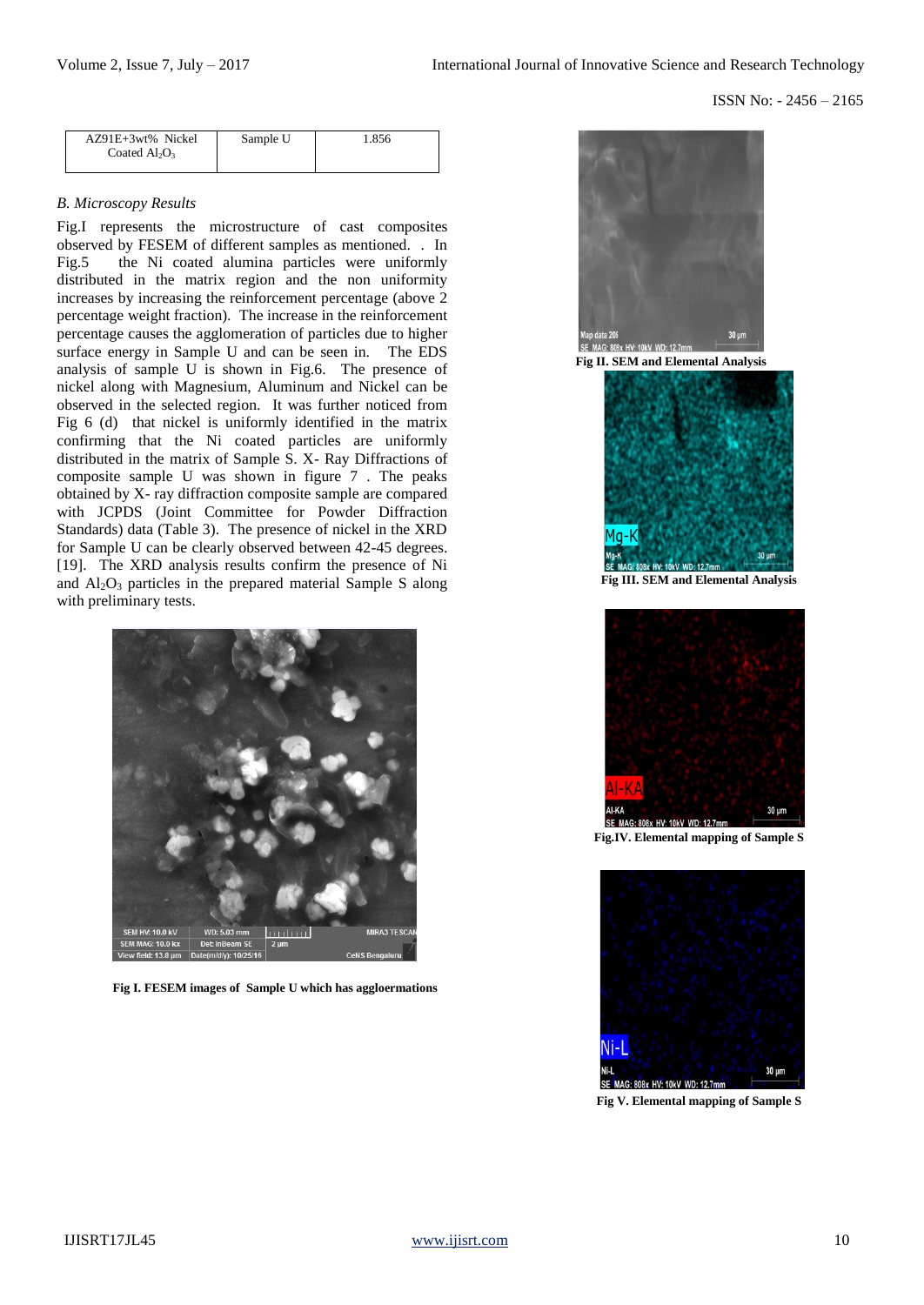

**Fig VI. XRD of Sample S**

| S.             | Element         | <b>JCPDS</b> File | 2 theta | Intensity | h k1 |
|----------------|-----------------|-------------------|---------|-----------|------|
| No.            |                 | No.               |         |           |      |
| 1              |                 |                   | 25.794  | 692       | 012  |
|                |                 |                   |         |           |      |
| $\overline{2}$ |                 | 75-0787           | 35.471  | 999       | 104  |
| 3              |                 |                   | 38.091  | 472       | 110  |
| $\overline{4}$ | Corundum        |                   | 43.732  | 956       | 113  |
| 5              | $Al_2O_3$       |                   | 53.026  | 473       | 024  |
| 6              |                 |                   | 58.049  | 930       | 116  |
| 7              |                 |                   | 67.139  | 354       | 214  |
| 8              |                 |                   | 68.632  | 534       | 300  |
| 9              |                 |                   | 77.715  | 151       | 1010 |
| 10             |                 |                   | 32.185  | 242       | 100  |
| 11             |                 |                   | 34.398  | 268       | 002  |
| 12             | Magnesium<br>Mg | 65-3365           | 36.619  | 999       | 101  |
| 13             |                 |                   | 47.820  | 142       | 102  |
| 14             |                 |                   | 57.384  | 148       | 110  |
| 15             |                 |                   | 63.072  | 153       | 103  |
| 16             |                 |                   | 68.646  | 149       | 112  |
| 17             |                 |                   | 70.024  | 104       | 201  |
| 18             |                 |                   | 44.505  | 100       | 111  |
| 19             | Nickel<br>Ni    | 04-0850           | 51.844  | 42        | 200  |
| 20             |                 |                   | 76.366  | 21        | 220  |

#### **Table III: JCPDS data**

#### *C. Mechanical Properties:*

#### *Hardness:*

The hardness values of both macro and micro for different samples were shown in [fig 8 fig 9]. The micro hardness of sample P is 64.94 VHN while Sample S is 87.94 VHN similarly the macro hardness of Sample P and S are 80.87 VHN and 113.89 VHN. From the graph it can be seen that the maximum Hardness was observed in Sample S both at macro and micro levels. The hardness values are increased with increase in percentage of reinforcement up to 2% of weight fraction and then suddenly decreases. The observed increased hardness is due to the uniform distribution of reinforced ceramic particles help to increase strengthening mechanism and also restrict the matrix deformation The Nickel coating helps to provide strong bonding between ceramic and matrix phases. After 2% of weight fraction, the increase in reinforcement resulted in decrease of hardness in case of sample U. This is due to formation of clusters and non uniform distribution of particles. It may also be noted that hardness state obtained here is similar to the findings reported



for ceramic reinforced magnesium matrices [ 17, 18] but with





**Fig VIII. Macro hardness values of different fractions**

#### *Tensile Behavior :*

The Yield strength of the AZ91 E is 96.4 MPa and yield strength is found to be increased with an increase in percentage of reinforcement from table 4. This increase in yield strength has a similarity with the results obtained by researchers, who have reported that the yield strength of the particle reinforced composites is highly dependent on the volume fraction of the reinforcement [18]. Yield strength of AZ91E/  $Al_2O_3$  Composite was 150Mpa [10] and for the sample U mentioned here is 159.3 MPa. This may be because of Ni coating on  $\text{Al}_2\text{O}_3$  particles provide strong interactions with the matrix material so that more load can be transferred to the reinforcement.

The tensile strength of casted Sample P is 162 MPa while for 2% reinforcement it was 221 MPa and decreased to 203 MPa [23] for Sample U. It is clear that tensile strength of composites are greater when compared to cast AZ91.With an Increase in  $Al_2O_3$  content the agglomerations are increased so that the defects are induced around the  $Al_2O_3$  particles due to the difference in the thermal expansion coefficients of AZ91 and  $Al_2O_3$ . This might result in de bonding of the interface and decrease in UTS of the composites.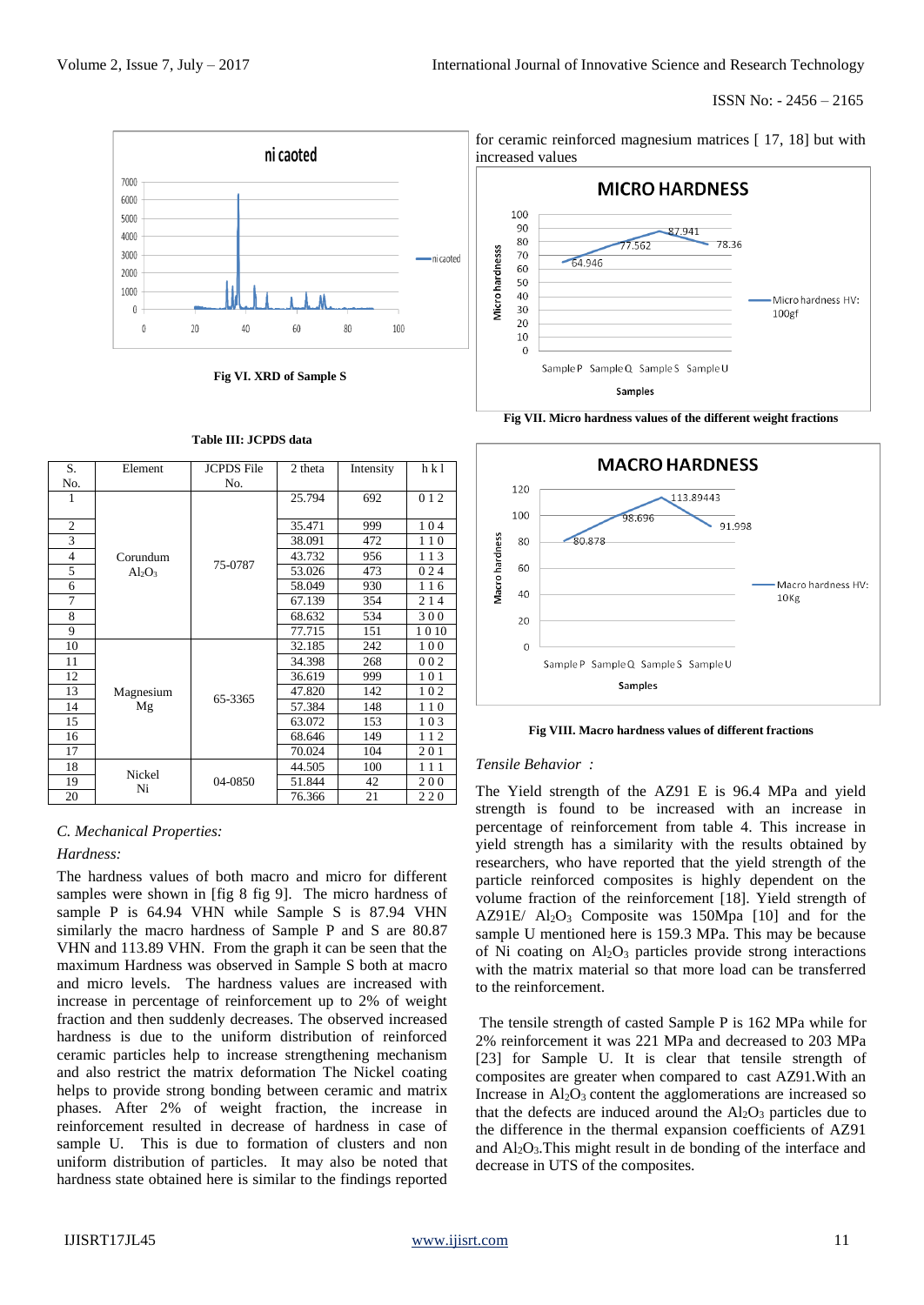ISSN No: - 2456 – 2165

The Elastic modulus of Sample P is 43.45 Gpa while the Sample U has 53.33 Gpa (Table 4). The increment in Young's Modulus is due to the dispersion of the fine and hard reinforcement particles (Ni Coated Alumina) in the matrix (AZ 91 magnesium alloy) drastically blocks the motion of the dislocations because of strong bonding with the matrix and strengthens the magnesium alloy composite.

The ductility was measured in terms of percentage of Elongation and can be affected by reinforcement content and matrix alloy. The addition of nickel (known for good ductility) as a coating layer on the particles increases the ductility of base material. Srivatsan et.al [19] has also observed increase in ductility than the base metal in case of hybrid composites prepared with  $AZ31$  as matrix, Ni and  $Al_2O_3$  as reinforcements. The ductility values were decreased with an increase in reinforcement because of void nucleation in progress with increased amount of reinforcement [18,22 ].

|  | <b>Table IV. Mechanical behavior of Cast Specimens</b> |  |  |
|--|--------------------------------------------------------|--|--|
|  |                                                        |  |  |

| <b>Samples</b> | <b>Elastic</b><br><b>Modulus</b><br>(GPa) | <b>Ultimate</b><br>Tensile<br><b>Strength</b><br>(MPa) | Yield<br><b>Strength</b><br>(MPa) | $\frac{0}{n}$<br>of<br><b>Elongation</b><br>(mm) |
|----------------|-------------------------------------------|--------------------------------------------------------|-----------------------------------|--------------------------------------------------|
| Sample P       | 43.45                                     | 162.77                                                 | 96.4                              | 3.08                                             |
| Sample O       | 48.20                                     | 191.97                                                 | 129.56                            | 3.56                                             |
| Sample S       | 51.02                                     | 221.09                                                 | 155.05                            | 3.15                                             |
| Sample U       | 53.33                                     | 203.03                                                 | 159.3                             | 2.07                                             |

#### **IV. CONCLUSIONS**

The surface coatings at nano level was done by Electroless plating technique and these particles as reinforcements in a Mg alloy composite was successfully developed with Semi Solid stir casting technique. The density, hardness and tensile behavior was evaluated. Weight percentages are altered and the effects of NI coating on behavior of proposed composites are analyzed. The micro structural studies revealed the uniform distribution of the nano particles is observed at 2% reinforcement. There has been an improvement of 40.08% in Macro hardness, 35.40% in micro hardness, 60.80% of yield Strength, 35.80% of Tensile Strength and 2.56% of ductility observed. The prepared composites simultaneously enhanced both Strength and Ductility. Hardness, Yield and Tensile strengths of the composites were found to increase with increased nano  $Al_2O_3$  up to 2% weight fraction and, then decreased with further addition of nano particles.

# **ACKNOWLEDGEMENTS**

The authors are grateful to Dr.K.L.Sahoo, Principal Scientist, Metal Extraction & Forming (MEF) Division, National Metallurgical Laboratory (NML), and Jamshedpur, INDIA for providing the facilities in the preparation of Composites. He has been very helpful throughout the work. The authors also wish to express their sincere thanks to CeNS, Bangalore for FESEM with EDS analysis.

#### **REFERENCES**

[1]. María Josefa Freiría Gándara, "Recent growing demand for magnesium in the automotive industry", Materials and technology. 45 (2011) 6, 633–637.

[2]. Mustafa Kemal Kulekci*, "Magnesium and its alloys applications in automotive industry",*Int J Adv Manuf Technol 39 (2008), 851–865, DOI 10.1007/s00170-007-1279-2.

[3]. D.Sameer Kumar, C. Tara Sasanka, K. Ravindra, KNS Suman, *"*Magnesium and Its Alloys in Automotive Applications – A Review", American Journal of Materials Science and Technologym Vol.4, No.1 (2015), pp.  $12 - 30$ . <http://dx.doi.org/10.7726/ajmst.2015.1002>

[4]. M.M. Avedesian and H. Baker, Magnesium & Magnesium alloys. ASM International, 1999.

[5]. Abhilash Viswanath, H. Dieringa, K.K. Ajith Kumar, U.T.S. Pillai, B.C. Pai , "Investigation on mechanical properties and creep behavior of stir cast AZ91-SiCp composites" , Journal of Magnesium and Alloys 3 (2015) 16e22.

[6]. D. J. Lloyd , "Particle reinforced Aluminium and Magnesium matrix composites" , International Materials Reviews, 1994 , Vol. 39 No.1 pp : 1-23

[7]. Muralidharan Paramsothy ,Jimmy Chan, Richard Kwok and Manoj Gupta , " $Al_2O_3$  Nanoparticle Addition to Commercial Magnesium Alloys: Multiple Beneficial Effects" , *Nanomaterials* 2012, *2*, 147-162; doi:10.3390/nano2020147

[8]. S.F. Hassan and M. Gupta , "Development of high performance magnesium nano-composites using nano- $Al<sub>2</sub>O<sub>3</sub>$ as reinforcement" , Materials Science and Engineering A 392 (2005) 163–168.

[9]. Sameer Kumar D., et al., "Microstructure, mechanical response and fractography of  $AZ91E/Al<sub>2</sub>O<sub>3</sub>$  (p) nano composite fabricated by semi solid stir casting method", Journal of Magnesium and Alloys (2016), doi: 10.1016/j.jma.2016.11.006

[10]. C. A. Leon, R. A. L. Drew, "Preparation of nickel-coated powders as precursors to reinforce MMCs", Journal of Materials Science, 35 (2000), pp: 4763 – 4768.

[11]. C. A. Loto, "Electroless Nickel Plating – A Review" , Silicon , DOI 10.1007/s12633-015-9367-7

[12]. Riccardo Casati and Maurizio Vedani , "Metal Matrix Composites Reinforced by Nano-Particles—A Review" , Metals 2014, 4, 65-83; doi:10.3390/met4010065

[13]. D.Sameer Kumar , K.N.S. Suman , P. Rohini Kumar , "A Study on Electroless Deposition of Nickel on Nano Alumina Powder Under Different Sensitization Conditions" International Journal of Advanced Science and Technology(IJAST), Vol.97 (2016), pp.59-68. <http://dx.doi.org/10.14257/ijast.2016.97.06>